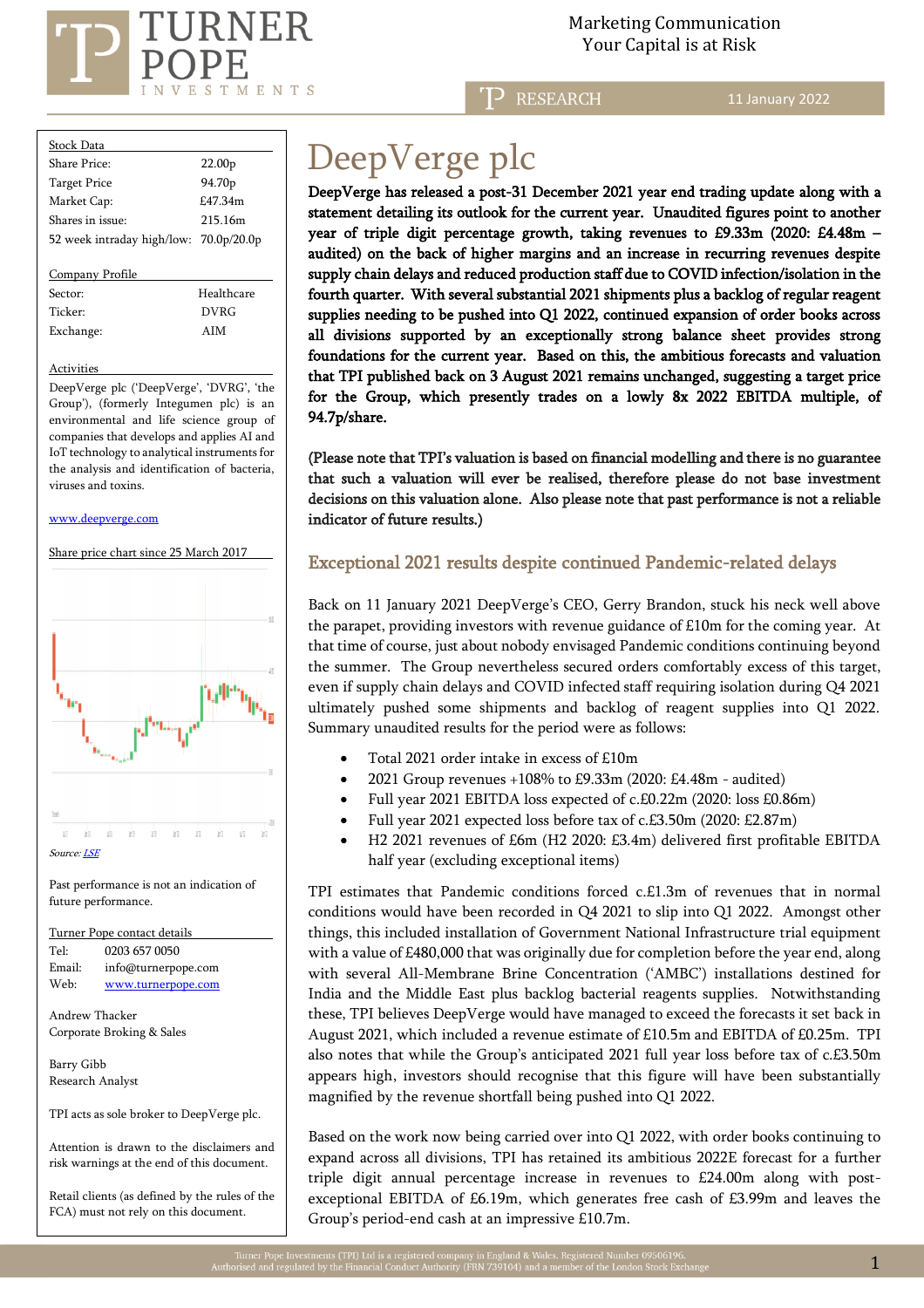

T<sub>2</sub> RESEARCH

11 January 2022

# Skin Trust Club to launch video medical consultations & diagnostic service

DeepVerge today also announced Skin Trust Club's launch of video medical consultations and diagnostic service. This new opt-in remote offering is expected to provide additional revenue from a complementary extension to the consumer-based Skin Trust Club, which incorporates the Skin Trust Club Artificial Intelligence Skincare App and Home Test Kit. This new service is expected to be rolled out in Q2 2022, providing video consultants that include Dermatologists, General Practitioners and Clinical Nursing personnel.

The fact that Skin Trust Club has rapidly accumulated over 30,000 registered members, some 58% of which have underlying skin conditions, suggests DeepVerge has identified a significant international, longer-term unmet consumer need. In order to satisfy this home test processing capacity heading into 2022 is 20,000/month in each of the UK, Ireland and US laboratories, although additional capacity to substantially expand this in response to spiking demand can be brought quickly on-stream.

The success of this unique, bespoke service is being demonstrated by Club members that have already begun to purchase skincare products, recommended for their personalised daily skincare routines, through a new Skin Trust Club marketplace service. This new in-app and web-based sales channel promotes skin care manufacturers, Labskin partners and consumer test clients, generating wholesale revenue for Labskin on products sold through the platform.

# Modern Water – Local community testing for COVID-19 and other pathogens

Modern Water Mobile Services ('MWMS') is positioning itself as a critical new component in the armoury of national and provincial government response protocols. The expanded Microtox® PD product launch in Q1 2022 will allow utilities to extend their reach into smaller sites for more granular 'last mile' surveillance, enabling local authorities and private companies to protect citizens and customers by monitoring for COVID-19 and a range of additional pathogens, including forever chemicals.

Factors such as size, cost, reach and route to market have remained central to the Group's design philosophy throughout, significantly influencing the upgraded product offering. Microtox® PD has been designed to be retrofitted into existing Modern Water equipment to detect and identify a range of infectious viruses and bacteria including SARS-CoV-2, E. coli, Legionella and Cryptosporidium on a single chip, using AI, in real-time. The new units are smaller, making them more suited to local populations; fully mobile, allowing them to be transported to different sites at short notice; mass producible, ensuring regional customer affordability; and available, through a business model that offers new manufacturing partnerships and corporate franchise opportunities in the developing world where it can be sold at locally affordable prices.

Benefits from utilisation of the new compact offering include:

- Real-time detection of the virus in the community at source,
- Zero transport costs of non-virus confirmed samples, and
- Variant testing only on confirmed virus at the laboratory.

Microtox® BT equipment has also been redesigned to deliver a portable, mobile testing unit to process breath tests at point of care. Further information on this development will be provided in H1 2022. As with all human diagnostic equipment, EU regulatory approval is required for formal roll out of this breath test product. The newly upgraded version of Microtox® BT will be subject to the rigorous test protocols established at the Group's Labskin facilities, once again utilising test subjects provided by the Royal College of Surgeons in Ireland through which the original prototype secured positive results.

Modern Water's equipment production and assembly lines in Ireland are also presently being advanced through a €2.7m project, including a €750,000 grant provided by Enterprise Ireland, for the semi-automated manufacture of 200 miniaturised Microtox®PD units/month. First units are expected to be delivered to buyers in Q2 2022. Elsewhere in the Group's Newcastle, Delaware, US facilities, additional demand for the bioluminescent Microtox® reagent has resulted in investment to upgrade laboratory equipment with additional operational staff hiring to alleviate a rising order backlog.

DeepVerge's collaboration with Microsaic Systems plc (AIM: MSYS) contributes portable real-time sewage monitoring for 'organics' such as drugs of abuse and active pharmaceutical ingredients front line water analysis portfolio. Both companies are engaged in a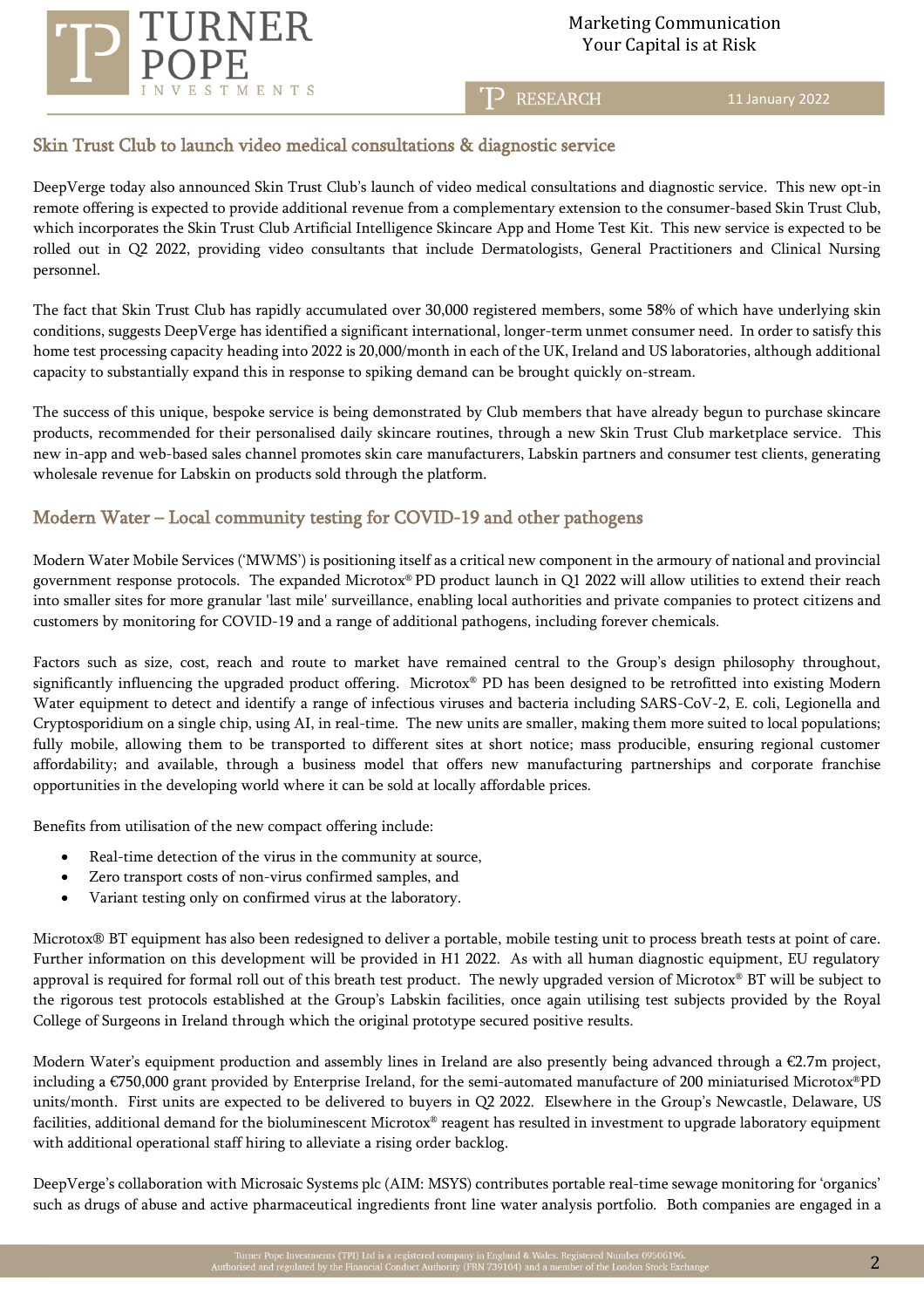

T<sub>2</sub> RESEARCH

11 January 2022

collaboration to deliver complete solutions, with a backbone of analytics delivered to end users powered by AI techniques provided by the Modern Water division, Rinocloud.

Following the Group's recent installations in Beijing, China, ahead of the Winter Olympics, Microtox® CTM, LX, FX and Microtrace equipment continues to find strong demand. Significantly, this makes 9 out of the last 10 Olympic Games monitored for drinking water contamination by Modern Water's Microtox Toxicity testing. Based on this, the Group's multiple award-winning equipment and reagent consumables continue to build reputation in China, where orders from provincial and municipal governments continue to expand. Ongoing negotiations with China Resources Environmental Protection Development Limited ('China Resources'), a division of one of the world's largest natural resource groups, for the formation of a 49%-owned joint venture that includes a commercial framework agreement, with technology and support as well as a reseller agreement, remains ongoing. Providing a highly efficient route to deliver Modern Water's world leading technologies throughout the 23 provinces of China, a successful conclusion during 2022 could dramatically multiply long-term revenues from the territory.

# Recognising the scale of the opportunities now being presented

DeepVerge's recent record of delivering triple digit annual revenue growth looks to be sustained in 2022. The new year is expected to witness the beginnings of a step-change in both international need and longer-term demand for Modern Water's unrivalled pathogen testing equipment. In tandem with this, Group receipts continue to grow rapidly as processing capacity for Skin Trust Club's home test kits expand in response to surging demand, while Microtox BT's regulatory tests and joint venture negotiations with China Resources remain ongoing. Recognising the scale of the opportunities being presented and in expectation of further significant news releases in coming months, TPI has retained its ambitious 2022 forecasts for DeepVerge along with a DCF-based valuation that implies a share price target of 94.7p.

(Please note that TPI's valuation is based on financial modelling and there is no guarantee that such a valuation will ever be realised, therefore please do not base investment decisions on this valuation alone. Also please note that past performance is not a reliable indicator of future results.)

# THIS DOCUMENT IS NOT FOR PUBLICATION, DISTRIBUTION OR TRANSMISSION INTO THE UNITED STATES OF AMERICA, JAPAN, CANADA OR AUSTRALIA.

#### **Conflicts**

This is a non-independent marketing communication under the rules of the Financial Conduct Authority ("FCA"). The analyst who has prepared this report is aware that Turner Pope Investments (TPI) Limited ("TPI") has a relationship with the company covered in this report. Accordingly, the report has not been prepared in accordance with legal requirements designed to promote the independence of investment research and is not subject to any prohibition on dealing by TPI or its clients ahead of the dissemination of investment research.

TPI manages its conflicts in accordance with its conflict management policy. For example, TPI may provide services (including corporate finance advice) where the flow of information is restricted by a Chinese wall. Accordingly, information may be available to TPI that is not reflected in this document. TPI may have acted upon or used research recommendations before they have been published.

### Risk Warnings

Retail clients (as defined by the rules of the FCA) must not rely on this document.

Any opinions expressed in this document are those of TPI's research analyst. Any forecast or valuation given in this document is the theoretical result of a study of a range of possible outcomes and is not a forecast of a likely outcome or share price.